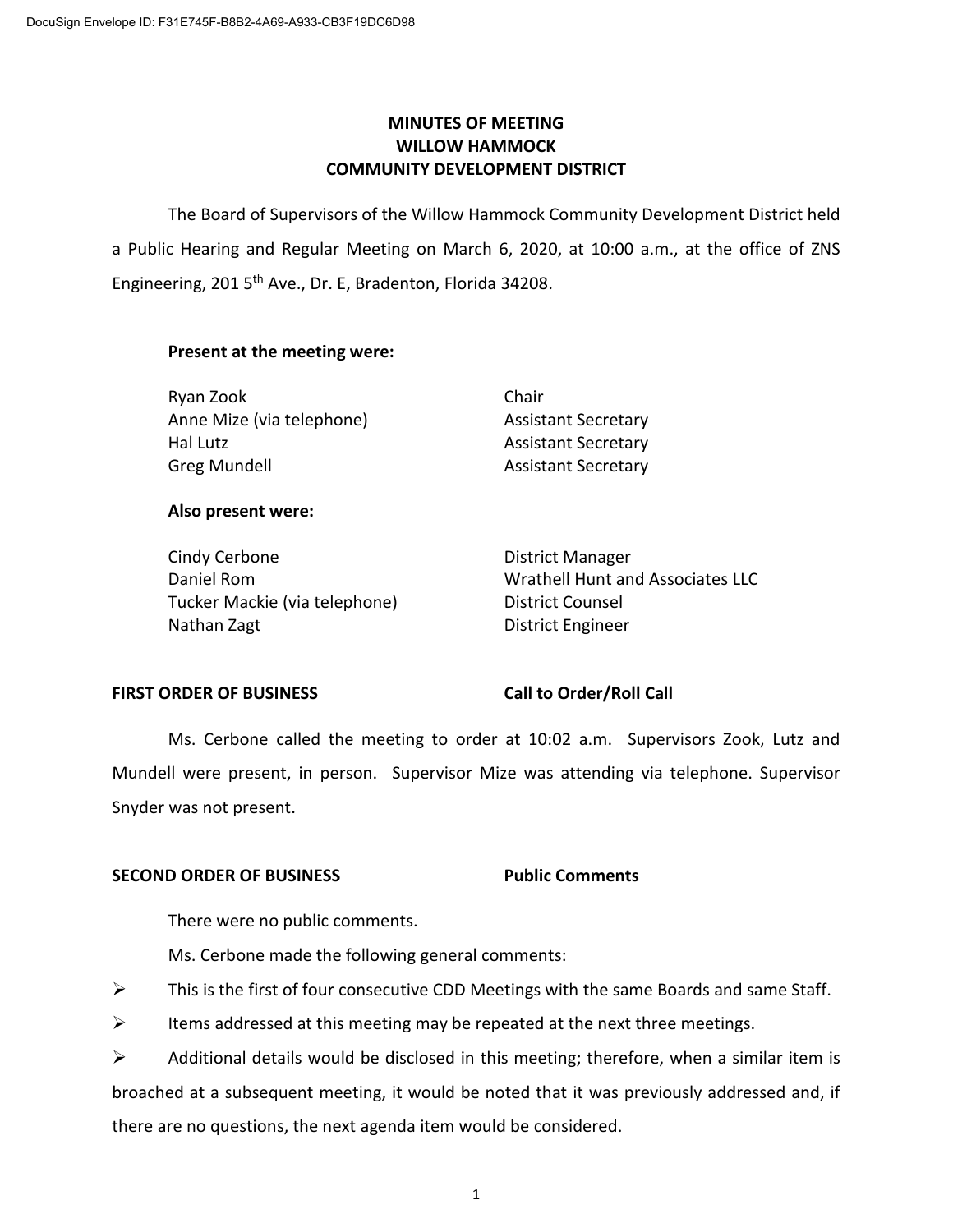#### **Water Use Permit**

#### **This item was an addition to the agenda.**

Ms. Cerbone stated District Staff recently received a request from Mr. Joseph Haber, of Progressive Water Resources (PWR), regarding submittal of water use permit applications and related correspondence to the Southwest Florida Water Management District (SWFWMD).

Ms. Mackie stated, generally, it is not atypical for the Willow Hammock and Evergreen CDDs (WHCDD and EGCDD) to review the water use system in advance of permits being transferred to the Districts for operation and maintenance (O&M), to make sure that Staff has a chance to review the permits and address any issues that might be present, in advance of transitioning them. The permit would be submitted to the SWFWMD for approval and, in doing so, Mr. Zagt noted that there were no issues with the report prepared by the company that prepared the application. Unless Mr. Zagt had any additional comments, the Chair could be authorized to review and execute the application and, once the SWFWMD completes its review, the permit would transfer to the District for O&M.

Mr. Zagt voiced his understanding that the report was from PWR, who already obtained a water use permit from the District to encompass Willow Hammock and Silver Stone North. The permit is a modification of what was previously submitted and approved and the report is simply a review of what was submitted.

Ms. Mize summarized that the water use permit was on the site, in the Developer's name. A water use permit must be in accordance with whoever owns the land and there are currently two entities for ownership; WHCDD and, in the future, Willows CDD (WILCDD). The permit would be divided and the regulatory agencies are studying the future uses for each CDD. She believed that the permit would be transferred to WHCDD and another entity and then, once Willows is platted and the CDD owns the land, the permit would be transferred again to that WILCDD for that portion. Mr. Zagt stated that the report also contained technical revisions and ownership language. Ms. Cerbone asked if the permit application was for both WHCDD and WILCDD. Mr. Zagt stated the application was for the CDD currently in place. He stated that Mr. Haber requested authorization to execute for the other CDD application. Ms. Mackie stated the Board could authorize the Chair to review and sign off, upon District Staff's sign off, and have the permit application ratified at a subsequent Board Meeting, as timing was an issue. Ms. Mize

2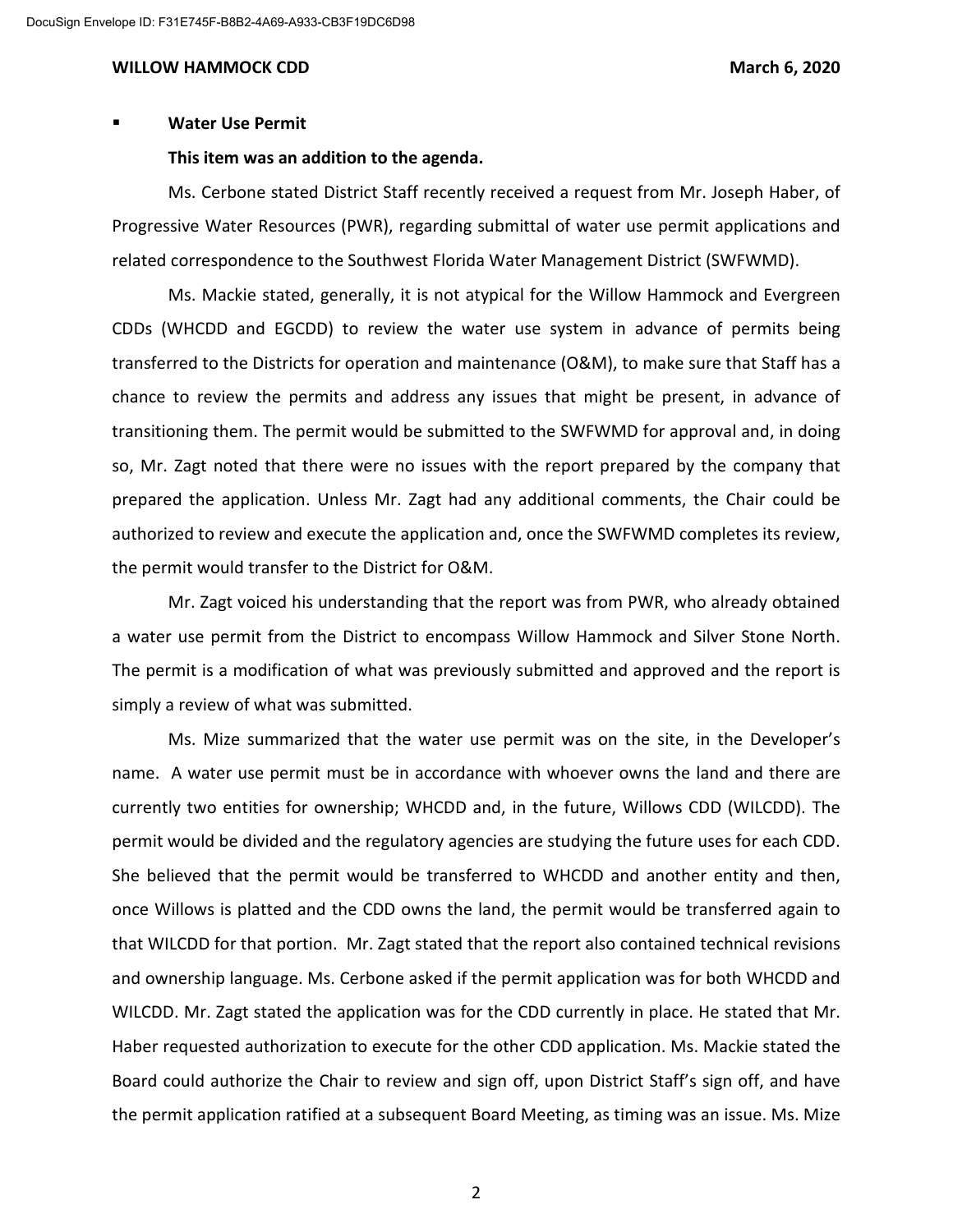motioned to authorize the Chair to coordinate and sign off on applications and reporting, since reporting would be required as part of the SWFWMD permit.

**On MOTION by Ms. Mize and seconded by Mr. Zook, with all in favor, subject to appropriate District Staff review, authorizing the Chair to execute documents related to the water use permit and to ratify at a subsequent meeting, was approved.**

**Mr. Zagt left the meeting.**

**THIRD ORDER OF BUSINESS Public Hearing to Hear Public Comments and Objections to the Adoption of the Amended and Restated Rules of Procedure, Pursuant to Sections 190.11(5), 190.011(15) and 190.035, Florida Statutes**

Ms. Cerbone stated that the same amended rules of procedure would be used for the

following meeting and this meeting would be used as a basis for subsequent meetings.

# **A. Affidavits of Publication**

- **Notice of Rule Development**
- **Notice of Rulemaking**

The affidavits of publication were included for informational purposes.

# **B. Consideration of Resolution 2020-06, Adopting Amended and Restated Rules of Procedure; Providing a Severability Clause; and Providing an Effective Date**

Ms. Mackie stated the Rules of Procedure are periodically reviewed and updated. Most of the current changes are helpful, for efficiency, such as identifying what agenda materials must be posted on CDD websites and changes in the Auditor Selection process.

Ms. Mackie presented Resolution 2020-06.

**On MOTION by Mr. Mundell and seconded by Mr. Lutz, with all in favor, Resolution 2020-06, Adopting Amended and Restated Rules of Procedure; Providing a Severability Clause; and Providing an Effective Date, was adopted.**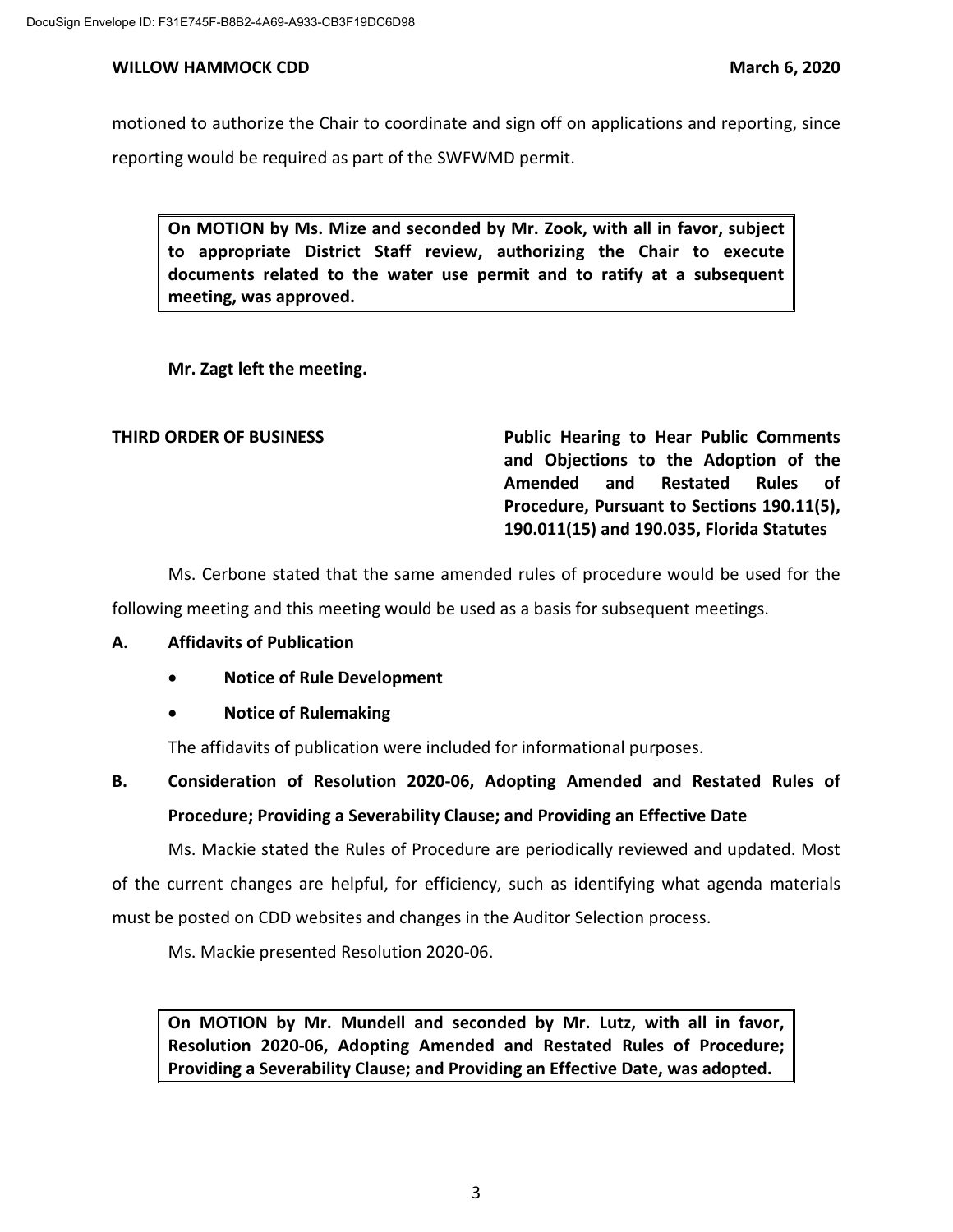**FOURTH ORDER OF BUSINESS Consideration of Resolution 2020-07, Adopting an Internal Controls Policy Consistent with Section 218.33, Florida Statutes; Providing an Effective Date**

Ms. Cerbone presented Resolution 2020-07. She reviewed the WHCDD Internal Controls Policy and summarized that the internal controls are essentially Best Practices, from an accounting, finance and risk-aversion perspective.

**On MOTION by Mr. Lutz and seconded by Mr. Zook, with all in favor, Resolution 2020-07, Adopting an Internal Controls Policy Consistent with Section 218.33, Florida Statutes; Providing an Effective Date, was adopted.**

# **FIFTH ORDER OF BUSINESS Acceptance of Unaudited Financial Statements as of January 31, 2020**

Ms. Cerbone presented the Unaudited Financial Statements as of January 31, 2020.

**On MOTION by Ms. Mize and seconded by Mr. Zook, with all in favor, the Unaudited Financial Statements as of January 31, 2020, were accepted.** 

**SIXTH ORDER OF BUSINESS Approval of December 6, 2019 Regular Meeting Minutes**

Ms. Cerbone presented the December 6, 2019 Regular Meeting Minutes.

**On MOTION by Mr. Lutz and seconded by Mr. Zook, with all in favor, the December 6, 2019 Regular Meeting Minutes, as presented, were approved.**

### **SEVENTH ORDER OF BUSINESS Staff Reports**

**A. District Counsel:** *Hopping Green & Sams, PA*

There being nothing to report, the next item followed.

# **B. District Engineer:** *ZNS Engineering, L.C.*

There being nothing to report, the next item followed.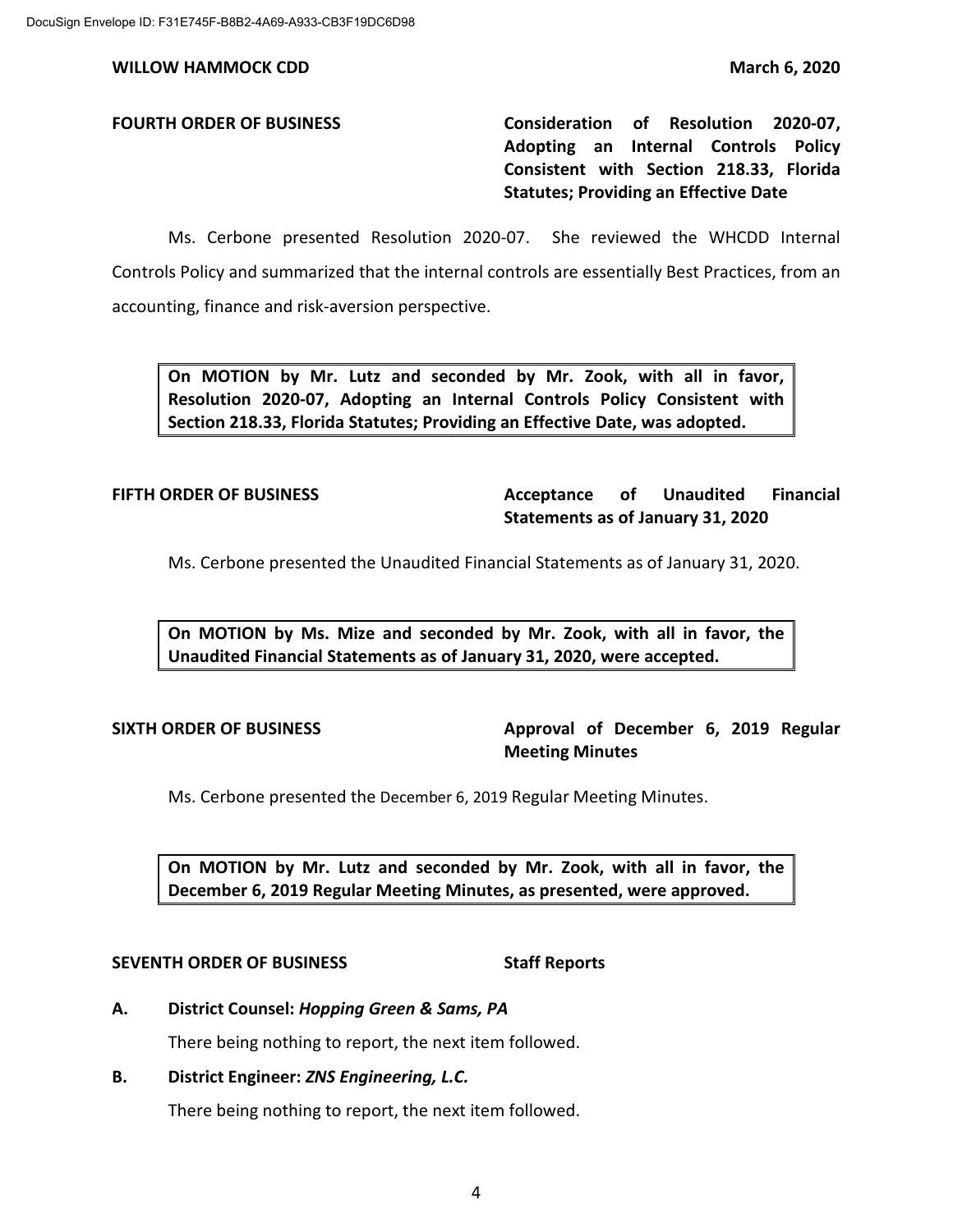# **C. District Manager:** *Wrathell, Hunt and Associates, LLC*

Ms. Cerbone reported the following:

 $\triangleright$  The April meeting could be cancelled if there would be a quorum at the May Meeting, when the proposed Fiscal Year 2021 budget would be presented.

 $\triangleright$  The proposed Fiscal Year 2021 budget must be presented and approved by June 15<sup>th</sup>.

 $\triangleright$  She would coordinate with Ms. Mize to determine if the "Engineering" line item amount should be adjusted.

Mr. Zook stated that the maintenance agreement between the CDD and the HOA would remain in place for the upcoming fiscal year.

- **NEXT MEETING: April 3, 2020 at 10:00 a.m.**
	- o **QUORUM CHECK**

### **EIGHTH ORDER OF BUSINESS Board Members' Comments/Requests**

There being no Board Members' comments or requests, the next item followed.

# **NINTH ORDER OF BUSINESS Public Comments**

There being no public comments, the next item followed.

### **TENTH ORDER OF BUSINESS Adjournment**

There being nothing further to discuss, the meeting adjourned.

**On MOTION by Mr. Lutz and seconded by Mr. Zook, with all in favor, the meeting adjourned at 10:26 a.m.**

[SIGNATURES APPEAR ON THE FOLLOWING PAGE]